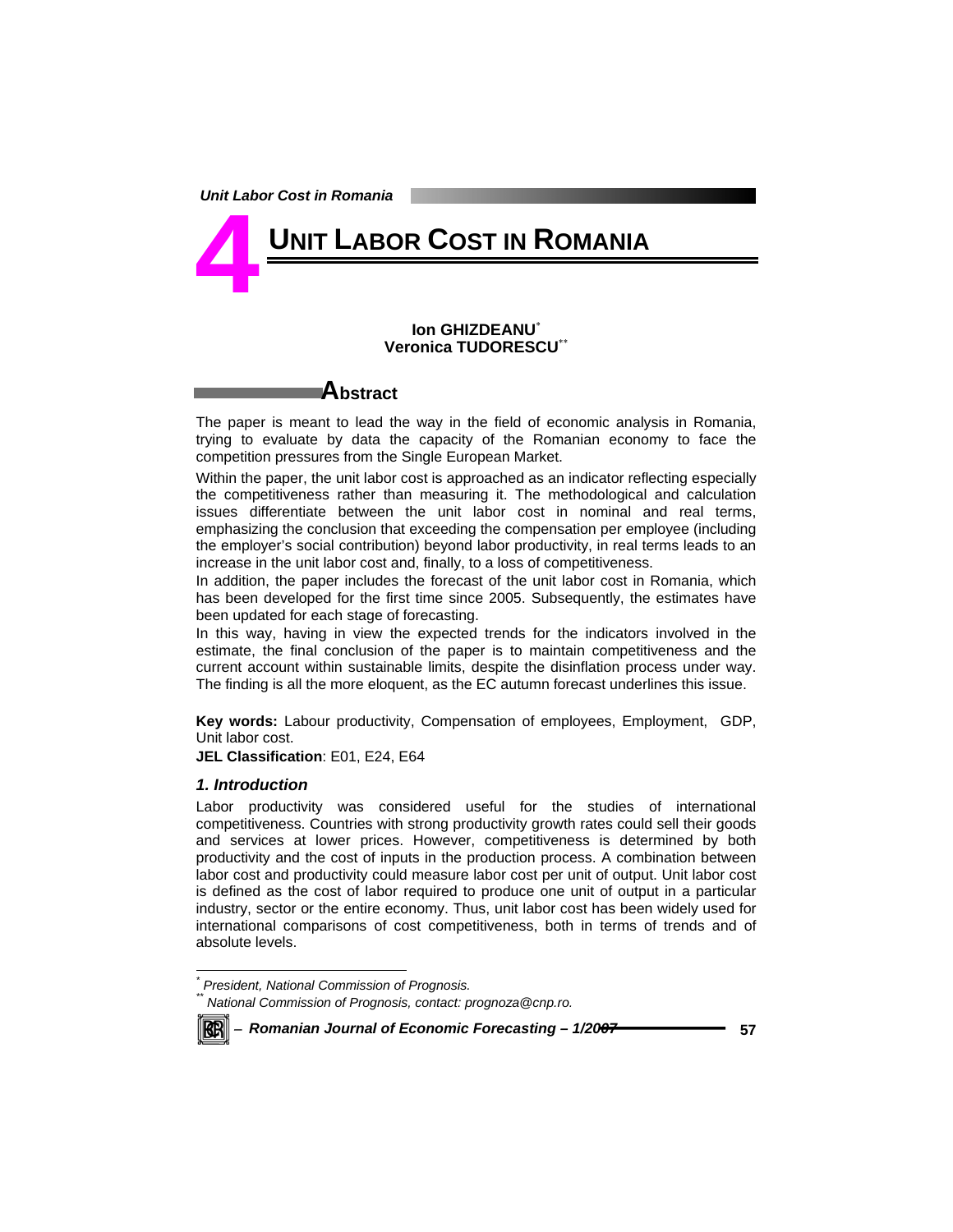#### *Institute of Economic Forecasting*

The comparison of levels of unit labor costs allows comparisons of cost competitiveness in absolute terms. Such comparisons show that the high-wage economies are concerned about their relatively high level of labor costs in producing particular goods and services as compared to low-wage economies where lower labor costs could be the result of lower taxation, smaller social security contributions or lower expenses on high-skilled labor. Low-wage economies are concerned with protectionist tariff and non-tariff measures implemented by high-wage economies that hinder exports of goods and services from the low-income economies which have a comparative advantage.

Now, and furthermore, after the accession, competitiveness is still an essential parameter of the Romanian economy capacity to face the competitive pressures coming from the European market. Competitiveness is mainly analyzed through the correlation between wages and labor productivity, and the gains of productivity which are not cancelled by wage policies both in companies and government.

Thus, competitiveness is analyzed through the unit labor cost in nominal and real terms. The unit labor cost became one of the most important indicators for the evaluation of the progress in targeting the Lisbon Strategy objectives, and at the same time, one of the indicators forecasted by the European Commission (DG ECFIN) for all member states.

From this point of view, there are two methodological approaches: short-term and medium-term analyses. The most used are the periodical competitiveness analyses (monthly and quarterly). Because of the statistical data availability, this type of analysis is based on industrial activity and takes into account only the salary earnings.

In annual terms, and especially for forecasts, the national accounts system ensures the correct evaluation of the total economy labor cost, taking into account all the labor costs. This type of approach is as necessary, as the savings become more services savings.

## *2. Methodological aspects*

Unit Labor Cost, essentially, compares the increase in total labor force expenditures with the labor productivity increase. The standard indicator – included in the structural indicators system – is the ratio of wage earnings increase to labor productivity increase:

$$
ULC = (C / N) / (Q / E)
$$

C – Compensation of Employees

- N Number of Employees (average)
- Q GDP
- E Employment

Compensation of employees (part of the gross value-added) includes total compensation (gross wages), cash or in kind, that an employer pays for an employee for his work in a certain period, and also the employer's social contribution. Employees are persons that work, having a labor contract, for a resident institutional unit and receive a wage.

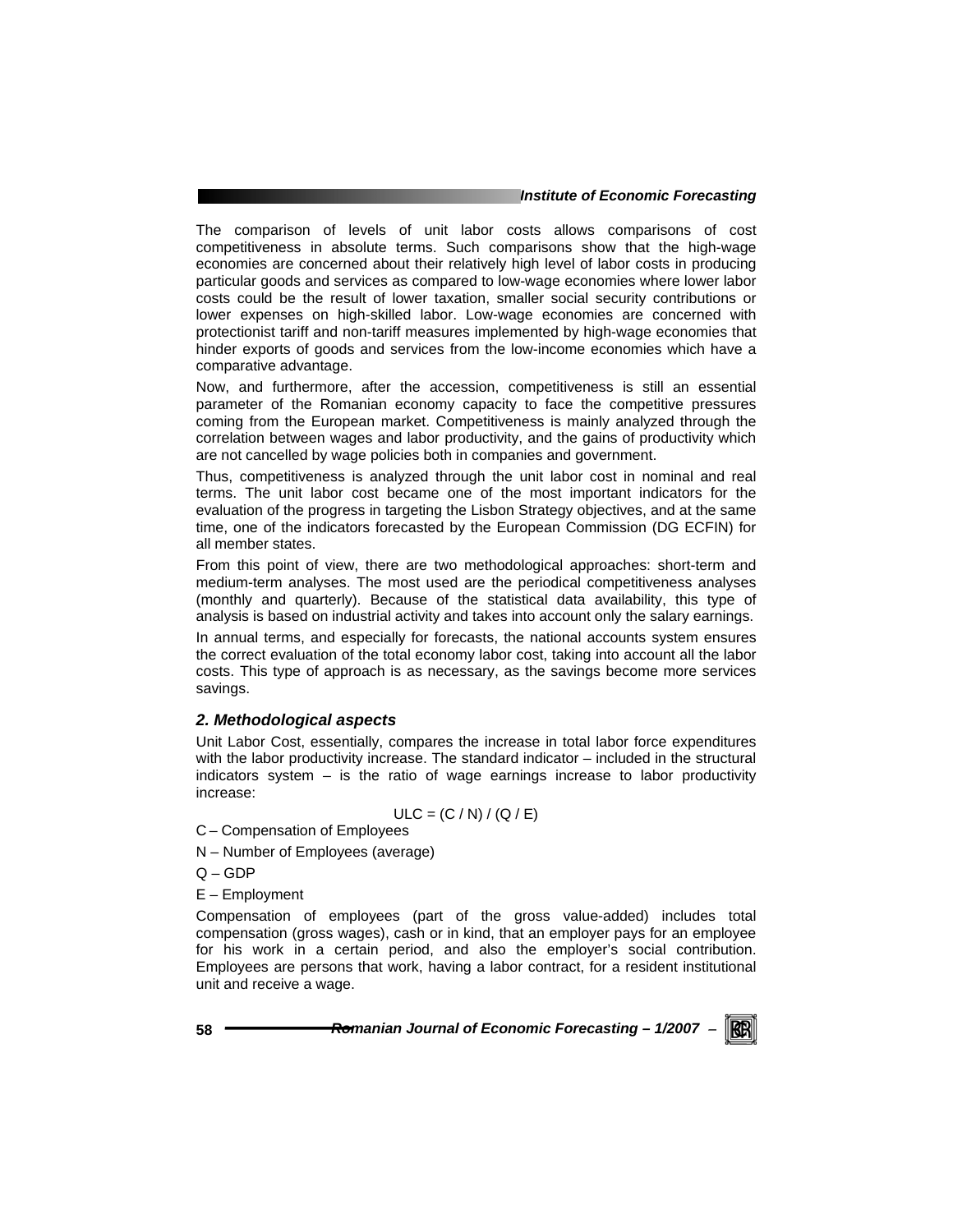#### *Unit Labor Cost in Romania*

Labor productivity is given by the ratio of the GDP to the employment, being included employees and private entrepreneurs. Employment is based on the concepts of the National Accounts (ESA 95) and is different from the national statistical concepts regarding labor force. The data accuracy is supervised by the Eurostat workgroup regarding National Accounts.

To insure comparability between countries regarding total employment and the number of employees, all the countries have to use the same concepts and definitions (ESA 95) and the definitions of ILO. Some comparability problems may appear, because of different structures and structural changes in their systems (for example, social contribution system), and as a consequence of different employment structures (for example, part time job, working opportunities).

Compensation of employees as a macroeconomic aggregate of the operating account (D1 in repartition operational classification) is assessed only in nominal terms in the Integrated Economic Accounts table. The assessment of this aggregate item, in real terms, induces the approximations, because without a price index statistically determined for this aggregate by convention another deflator is used. Because of that, methodologically speaking, the European Commission uses the second term, GDP, both in nominal and real terms.

Taking into account the evaluation of labor productivity – based on the nominal value of GDP or on its growth – there are two indicators which explain the labor unit cost:

- Nominal unit labor cost Compensation of employees/real GDP on employed person.
- Real unit labor cost Compensation of employees/nominal GDP on employed person.

Taking into account – especially for countries like Romania, with higher inflation and gaps between price categories – that prices can modify the real image of the labor cost evolution, the real value is more expressive and more often used in the analysis.

A labor real unit cost increase as a consequence of a compensation of employees growth exceeding the productivity growth might indicate, besides difficulties in competitiveness maintenance, also pressures from the demand on the inflation rate.

## *3. Unit Labor Cost in the EU*

From the nominal unit labor cost perspective, we observe a decline for 2006-2007, both at the EU level and also for the main commercial partners of Romania, according to DG ECFIN estimations.

The exception is Poland, which from 2005 is on an upward trend that determines a competitiveness loss towards the EU countries average. The only country that registered superior earnings even in nominal terms is Germany; its positive evolution started in 2004 and will continue according to the European Commission forecasts until 2007.

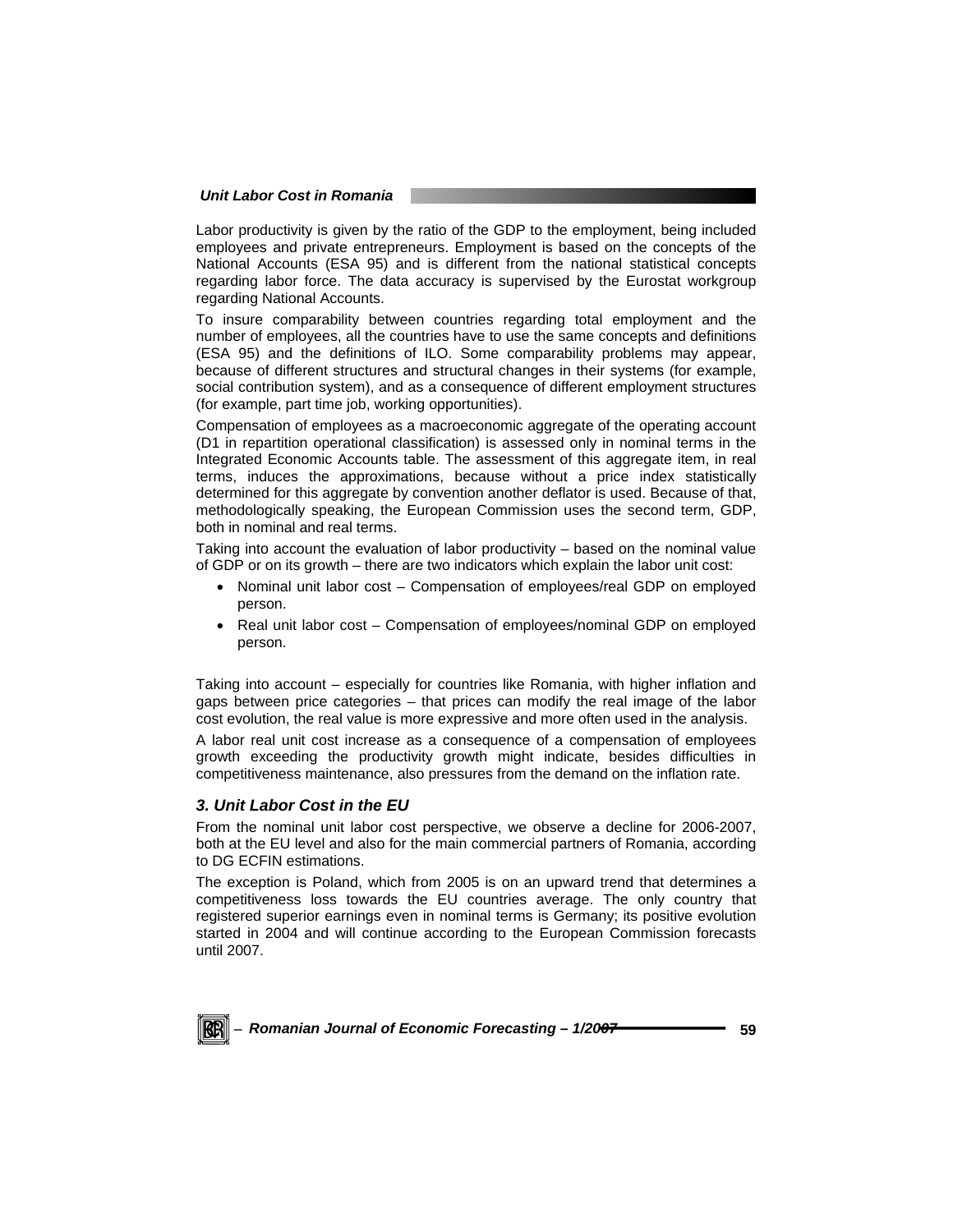*Institute of Economic Forecasting*

# **Nominal unit labor cost**

*- annual percentage changes -* 

|                       | 2003   | 2004   | 2005   | 2006f  | 2007f  |
|-----------------------|--------|--------|--------|--------|--------|
| France                | 1.7    | 0.5    | 1.9    | 1.9    | 1.8    |
| Germany               | 0.9    | $-0.8$ | $-0.7$ | $-0.6$ | $-0.8$ |
| Italy                 | 4.4    | 2.4    | 2.5    | 1.4    | 1.7    |
| Poland                | $-4.0$ | $-2.0$ | 2.1    | 2.3    | 2.4    |
| <b>Czech Republic</b> | 4.7    | 1.5    | 0.1    | 0.2    | 0.9    |
| Hungary               | 7.2    | 4.3    | 5.0    | 0.9    | 0.4    |
| EU 14                 | 2.0    | 0.6    | 1.3    | 1.0    | 0.9    |
| EU $2\overline{4}^2$  | 2.1    | 0.8    | 1.5    | 1.1    | 1.1    |
| Romania               | 21.3   | 13.0   | 12.3   | 8.1    | 5.7    |

f – DG ECFIN forecast, Romania inclusively.

1) EU 15 excluding Luxembourg.

2) EU 25 excluding Luxembourg.

Source: Statistical Annex of European Economy, DG ECFIN, Spring 2006.

Unit labor cost positive dynamics in the EU due to the moderate increases in the wages can be explained by certain factors, such as the increasing credibility of the monetary policy, structural changes in the labor market and also structural changes brought by globalization.

In real terms, unit labor cost, both at the EU level and for the 14 states had negative values and the most important fact is that the annual swings are not meaningful.

# **Real unit labor cost**

*- annual percentage changes -* 

|                                                          | 2003                     | 2004   | 2005   | 2006f  | 2007f  |
|----------------------------------------------------------|--------------------------|--------|--------|--------|--------|
| France                                                   | 0.1                      | $-1.0$ | 0.6    | 0.4    | $-0.1$ |
| Germany                                                  | $-0.1$                   | $-1.5$ | $-1.2$ | $-0.9$ | $-1.9$ |
| Italy                                                    | 1.3                      | $-0.5$ | 0.4    | $-0.5$ | $-0.4$ |
| Poland                                                   | $-4.5$                   | $-5.7$ | 0.4    | 2.0    | 0.9    |
| Czech Republic                                           | 2.1                      | $-1.9$ | 0.1    | $-1.1$ | $-1.1$ |
| Hungary                                                  | 0.5                      | $-0.3$ | 2.5    | $-1.4$ | $-2.3$ |
| EU 14 $1$                                                | 0.1                      | $-1.0$ | $-0.1$ | $-0.5$ | $-0.9$ |
| EU $2\overline{4}^2$                                     | 0.1                      | $-1.0$ | $-0.1$ | $-0.4$ | $-0.8$ |
| Romania                                                  | $-2.1$                   | $-1.7$ | 0.3    | $-0.6$ | $-0.7$ |
| $\epsilon$ $\sim$ $\sim$ $\sim$ $\sim$ $\sim$ $\epsilon$ | $\overline{\phantom{a}}$ | . .    |        |        |        |

f – DG ECFIN forecast, Romania inclusively.

1) EU 15 excluding Luxembourg.

2) EU 25 excluding Luxembourg.

Source: Statistical Annex of European Economy, DG ECFIN, Spring 2006.

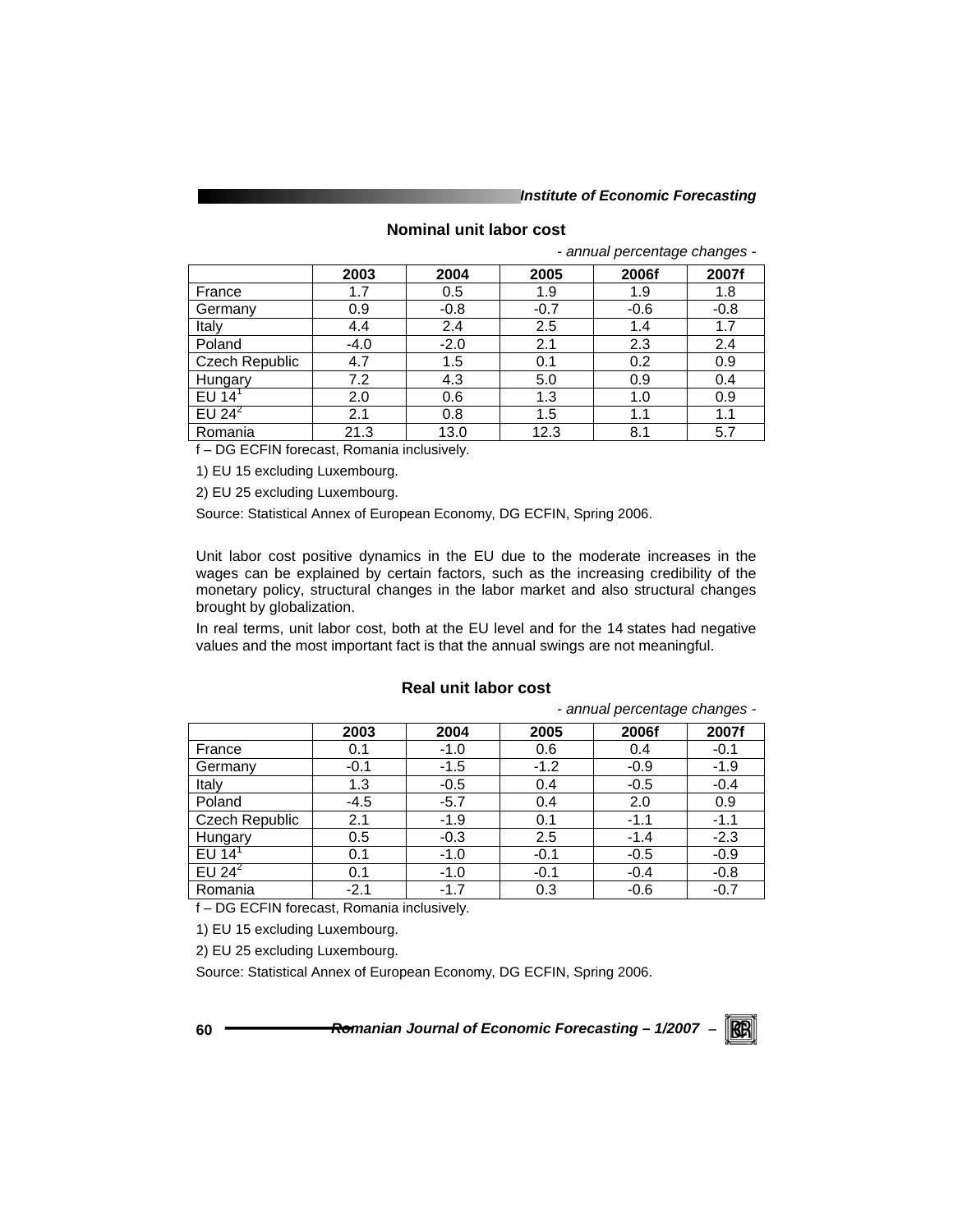#### *Unit Labor Cost in Romania*

According to the recent analyses of the European Commission ("Quarterly Report for Euro Area" DG ECFIN), wages and unit labor cost show a small sensibility to the fluctuation cycles: neither the expansion from 1998-2001 nor the latest slowdown affected the wage increase trend.

Regarding the real labor unit cost, it is important to comment Romania's evolution as it is anticipated by European specialists.

If in nominal terms, unit labor cost, situated on a declining trend, still keeps its high value because of higher price indexes, in real terms competitiveness earnings come closer to the EU 24 level, surpassing countries like France and Italy.

#### *4. Unit labor cost forecast in Romania*

The assessment of the Romanian economy perspectives, starting with the Autumn Forecast 2005, has the same status as the member states ones. This new status induced new requirements, especially from the point of view of the macroeconomic forecast coverage degree. Here unit labor cost forecast can be included. NCP made the first estimations in 2005, and the first forecast was published in 2006, the spring forecast.

In this context, short term industrial unit labor cost forecast is done for many years and it is published in quarterly conjuncture investigations.

The difficulty of unit labor cost forecast based on a standard methodology comes mainly from statistical information of compensation of employees, data that are available with a 2 years gap towards the forecast period.

Currently, the last year of the data series is 2003 (see Annex). As a consequence, in the first stage a transitory method was used. Taking into account that gross wages (D11) corresponding to "gross wage earnings" indicator represents 82% of the compensation of employees, the first forecast of the unit labor cost used this component's forecast.

In the spring forecast, the Romanian economy was estimated to have the capacity to improve its competitiveness constantly. The unit labor cost, at that moment, was expected to reduce its amplitude until 2010. The real unit labor cost growth was expected to decrease from 6.6% in 2006 to less than 3% in 2010. If we take into account the forecasted price evolution, on the whole period a wage growth lower than the labor productivity was expected.

These evaluations, presented in the spring forecast are unchanged, even if the expenditures are completed with labor force (using "compensation of employees") that changes the level of the indicators. That is because of the second component "employers' social contributions", which has an estimated linear decrease evolution, according to the project of a 2 percentage points annual decrease in the social contributions.

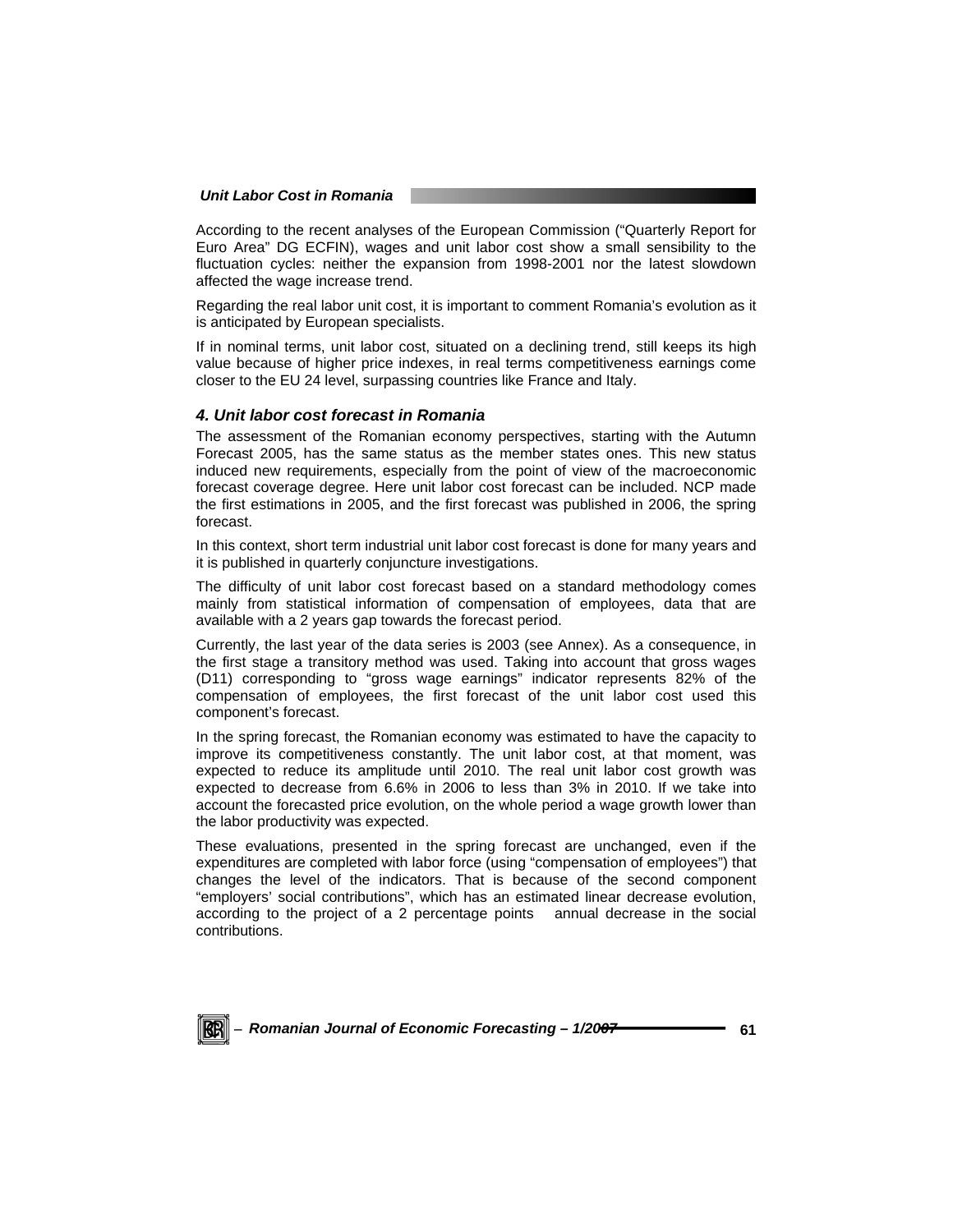#### *Institute of Economic Forecasting*

|                             | 2005   | 2006   | 2007   | 2008   | 2009   | 2010   |
|-----------------------------|--------|--------|--------|--------|--------|--------|
| Compensation of employees - | 15.2   | 16.0   | 12.4   | 10.4   | 9.7    | 8.7    |
| nominal                     |        |        |        |        |        |        |
| Employees -average          | $-1.9$ | 0.5    | 0.5    | 0.4    | 0.3    | 0.1    |
| Compensation/employee       | 17.4   | 15.5   | 11.9   | 9.9    | 9.3    | 8.7    |
| Nominal GDP                 | 16.6   | 17.0   | 13.7   | 11.6   | 10.1   | 9.1    |
| Employment                  | $-0.1$ | 0.2    | 0.2    | 0.3    | 0.3    | 0.3    |
| Real GDP/employment         | 4.2    | 6.5    | 6.3    | 6.0    | 5.6    | 5.3    |
| Nominal unit labor cost     | 12.7   | 8.4    | 5.3    | 3.7    | 3.5    | 3.2    |
| Nominal GDP/employment      | 16.7   | 16.7   | 13.5   | 11.3   | 9.8    | 8.7    |
| Real unit labor cost        | 0.6    | $-1.1$ | $-1.4$ | $-1.3$ | $-0.5$ | $-0.1$ |

# **Unit labor cost forecast**

*- annual percentage changes -* 

Comparing these estimations with DG ECFIN spring forecast 2006, it results that the European experts have the same reliance in the capacity of the Romanian economy to improve the ratio of the wages increase to productivity. These experts forecast that in 2006 and 2007 the Romanian real unit labor cost will return to negative values.

As a further challenge, NCP is trying to develop unit labor cost analysis and forecasts by sectors, both industrial and institutional sectors. The existence of Input-Output and Integrated Economic Accounts tables can make such analyses possible.

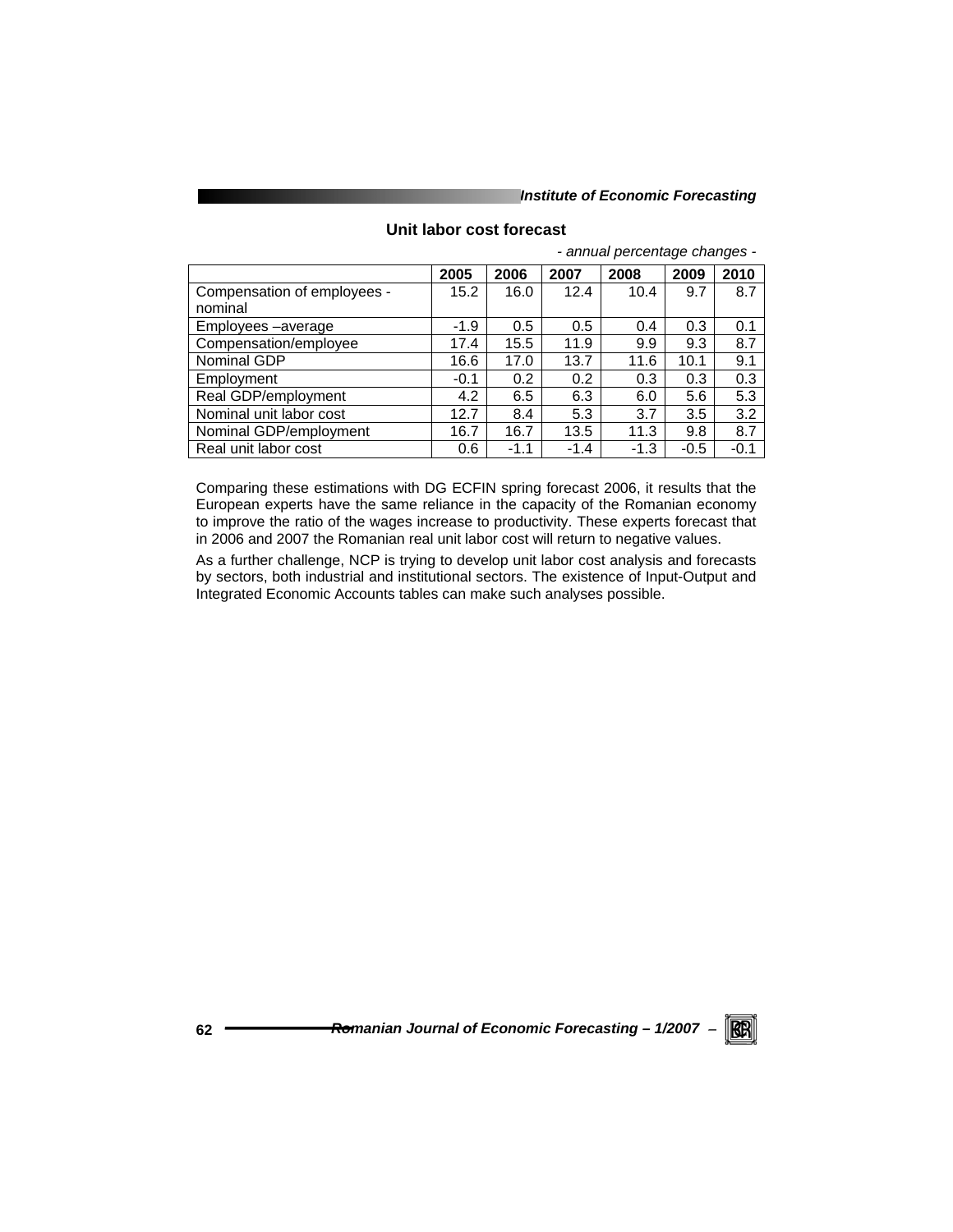# *Unit Labor Cost in Romania*

# **Annex**

| Compensation of employees in 2000-2003 |
|----------------------------------------|
|----------------------------------------|

H.

|                                                       | 2000 | 2001  | 2002  | 2003        |  |  |  |
|-------------------------------------------------------|------|-------|-------|-------------|--|--|--|
| - billion lei -                                       |      |       |       |             |  |  |  |
| Gross value added - B1                                | 71.1 | 104.3 |       | 135.6 175.4 |  |  |  |
| Gross domestic product - B1*                          | 80.4 | 116.8 | 151.5 | 197.6       |  |  |  |
| Compensation of employees - D1                        | 33.0 | 47.5  | 59.8  | 74.1        |  |  |  |
| Gross salaries and gross pays - D11                   | 25.4 | 39.2  | 49.4  | 60.7        |  |  |  |
| (SSC<br>social contributions<br>Employers<br>and      | 7.6  | 8.3   | 10.4  | 13.4        |  |  |  |
| unemployment fund) - D12                              |      |       |       |             |  |  |  |
| Annual nominal increases - %                          |      |       |       |             |  |  |  |
| Gross added value                                     | 48.0 | 46.6  | 30.0  | 29.3        |  |  |  |
| Gross domestic product                                | 47.3 | 45.3  | 29.7  | 30.4        |  |  |  |
| Employees remuneration                                | 74.4 | 43.7  | 25.9  | 23.9        |  |  |  |
| Gross wages and salaries                              | 78.6 | 54.4  | 25.9  | 22.9        |  |  |  |
| (SSC<br>Employers'<br>social<br>contributions<br>and  | 61.8 | 8.1   | 26.0  | 28.7        |  |  |  |
| unemployment fund) - D12                              |      |       |       |             |  |  |  |
| <b>Structural indicators - %</b>                      |      |       |       |             |  |  |  |
| GVA/GDP                                               | 88.5 | 89.3  | 89.5  | 88.8        |  |  |  |
| Compensation of employees/GAV                         | 46.5 | 45.5  | 44.1  | 42.2        |  |  |  |
| Compensation of employees/GDP                         | 41.1 | 40.7  | 39.5  | 37.5        |  |  |  |
| Gross wages and salaries/Employees remuneration       | 76.9 | 82.6  | 82.6  | 81.9        |  |  |  |
| Employers'<br>social contributions/Compensation<br>of | 23.1 | 17.4  | 17.4  | 18.1        |  |  |  |
| employees                                             |      |       |       |             |  |  |  |
| Real increases -%                                     |      |       |       |             |  |  |  |
| Gross value added                                     | 2.2  | 6.7   | 5.1   | 5.0         |  |  |  |
| Gross domestic product                                | 2.1  | 5.7   | 5.1   | 5.2         |  |  |  |

Source: NCP processing on the basis of the NIS data.